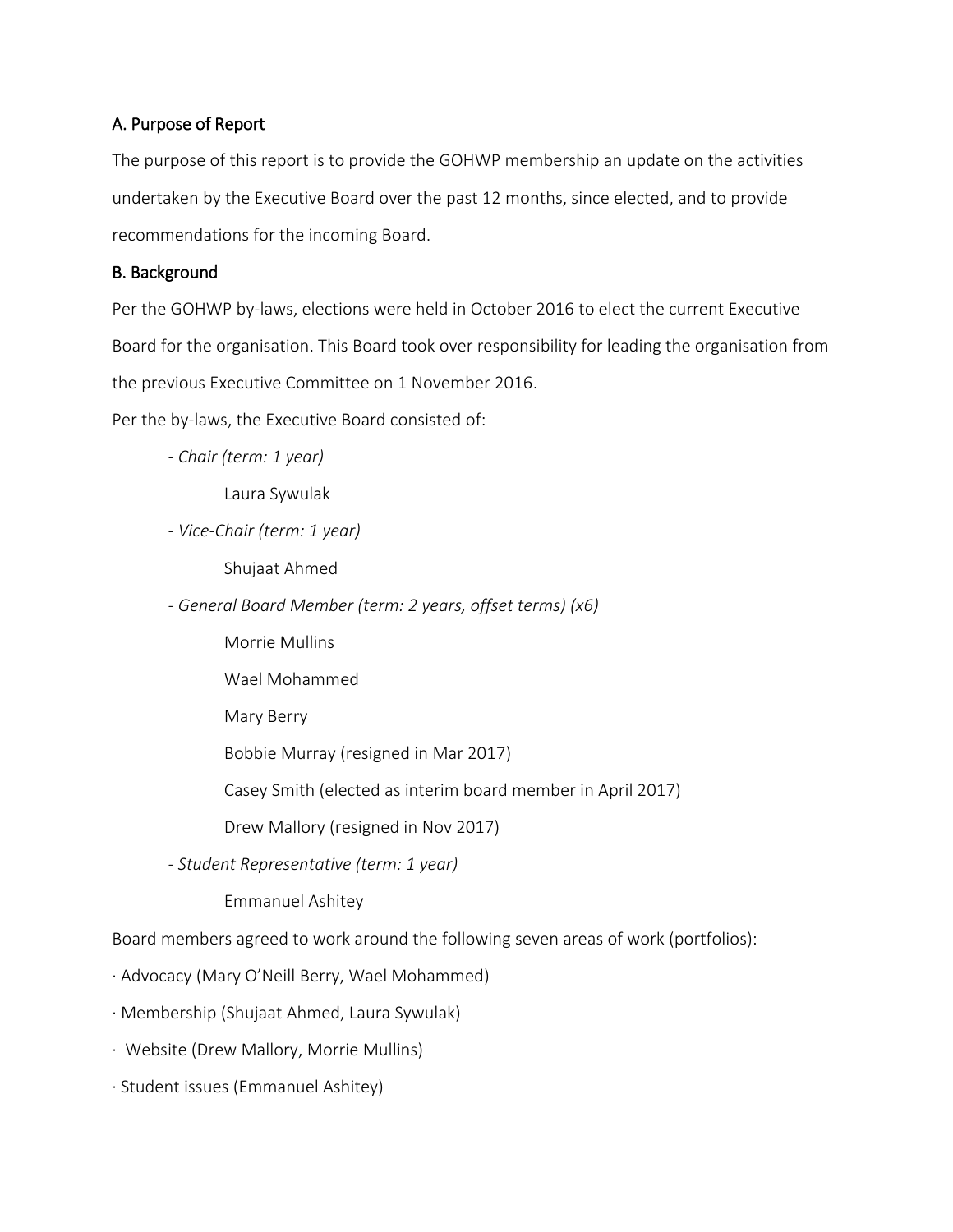- · Communications (Morrie Mullins)
- · Organisational Issues (Casey Smith)

#### C. Goals for the 2016/2017 Executive Board

Building on the work of the previous Executive Committee, their recommendations, and the results of the membership engagement survey, the Executive Board identified three overarching goals:

- 1. Focus on adding member value
	- a. provide HWP resources to members including a local chapter guide
	- b. Continue to explore registration of the organisation.
- 2. Advocacy and strategic partnerships
	- a. Focus on advocacy by i) collating information on the work currently being done

by members, ii) identifying areas where HWP has a contribution to make, and iii)

raising awareness of i) and ii) through media and conferences;

b. Focus on the specific projects and publications devoted to HWP work, and

publicise to membership for involvement

#### 3. Internal networking and membership resources

a. Continue to develop content for website, including tip-sheets, FAQs, updated

resources, and conference information;

#### D. Action Items Completed:

1. Increasing member value

Related Portfolios:

#### Organisational Issues

#### Casey Smith

*Goals:*

- *Develop and roll out membership survey to understand perceptions and level of engagement with GOHWP*
- *Formatted a GOHWP fact sheet*
- *Created an executive board survey to understand the board's view of future direction of GOHWP and a starting point for goal and vision alignment*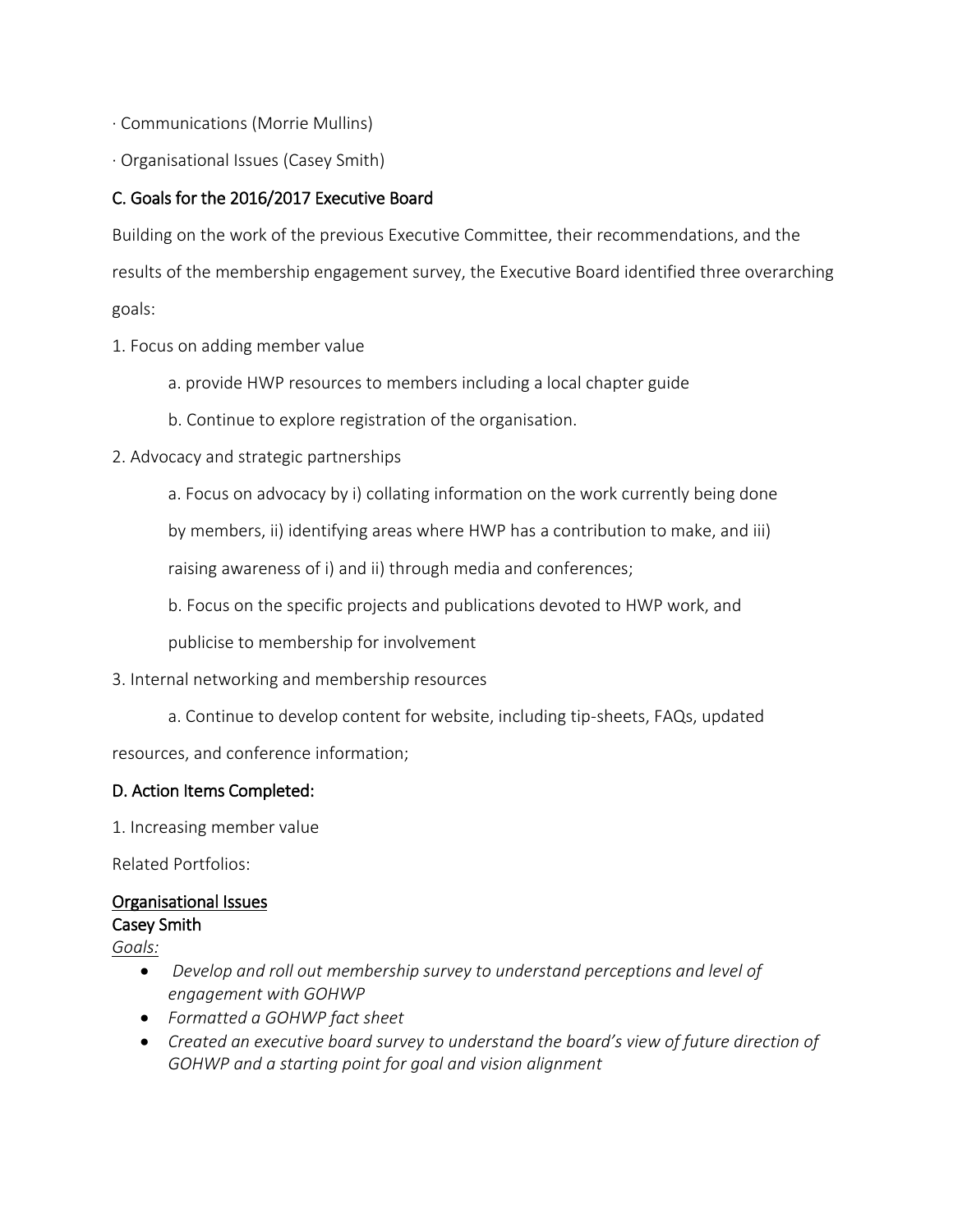## *Progress Update and Recommendations:*

My summary of my progress is that a survey has been drafted and appropriate questions have been included. I waited on a roll out of the survey due to the change in board and we collectively decided that it would be important to get the new board's insight. My recommendation in regard to this survey would be to think about the questions and make sure it is inclusive of all the information you think you need to move the organization to the next level with the support of the membership base. My second recommendation would be to employ the executive board survey with the new board in place to gain an understanding of one another's view of the role of GOHWP in the larger community, the impact of the organization, and what the organization should strive to be. The impetus of this survey was from a discussion concerning how we topical we want GOHWP, what role the organization plays in the current political climate, and should we expand discussions outside of strictly IO psychology speak. This exercise can truly help identify gaps and/or opportunities that improve the profile of GOHWP externally. Additionally, it can support what the team wants to work towards internally.

Website and Communications (Morrie Mullins)

## Communications

#### Morrie Mullins

*Goals:*

- *Increase Twitter followers by 50%*
- *Post to social media on a weekly basis*
- *Produce at least 2 newsletters/year*
- *Produce/aid in producting 2 TIP articles/year*
- *Helping publicize GOHWP chapter guide*
- *Survey of graduate program directors*

### *Progress Update and Recommendations:*

Twitter followers of @GOHWP increased by ~40% since this time last year. Social media postings were regular, but not always weekly. To help increase this, I brought in a graduate student at Xavier (Erik Zito) who is highly adept at social media, who has been scheduling social media postings. My graduate assistant is helping to produce content that we can share on social media independent of formal board postings, and such material will be scheduled and shared on a regular basis going forward. After the minimal response to the winter newsletter, Laura and I agreed that it was not an effective way to communicate with membership and have discontinued it, at least for now. If future boards wish to revisit it, I would recommend a change in format to something more concise and email-driven, such as MailChimp mailings. The TIP articles have been well-received, and Ishbel is going to write one for early next year. I aided in the production of the GOHWP chapter guide, and pushing information about it will be a priority after the election. The survey of graduate program directors got shelved after I was told it was something Deb Rupp had already done. Beyond all of this, I also tried to get semi-regular blog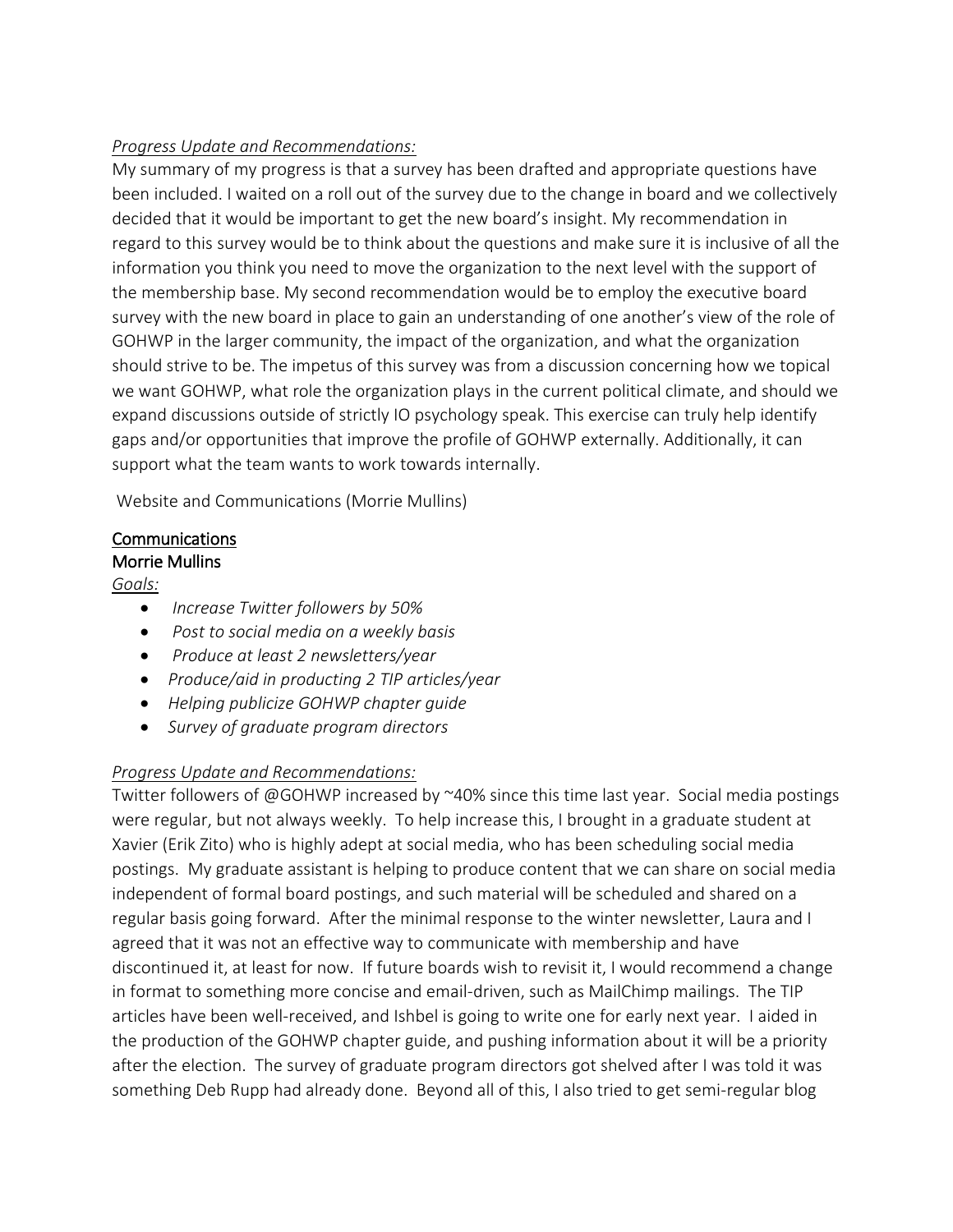postings up (I had hoped for 1-2 a month, but haven't gotten to that rate yet, though one of the recent blogs did generate reasonable interaction), and aided in getting the GOHWP listserv active again. I have been helping with the website and coordinating with Drew on a limited volunteer basis, but am hopeful that the new board includes someone with more background in website maintenance.

Things to do, going forward: Continue to be proactive on social media. Build the follower base and the GOHWP "brand" using #gohwp and not just #hwp. Communicate regularly with members through multiple channels (Twitter, Facebook, LinkedIn, Instagram, listserv, blogs). Actively listen to what the members are interested in. Push local chapter activities as they happen (we will also be featuring GOHWP-Ghana's service activities post-election). It is also very important to consider how to best handle fund-raising, since GOHWP has financial needs but no financial means. The addition of the Paypal button for donations was helpful, but we need to get better at asking, so the incoming board should consider how to do that both in terms of reaching out to our membership, and whether there are potential "partner" organizations that might be interested in sponsoring the work GOHWP does (if that's even feasible).

3. Developing Resources for Members

Related Portfolios:

## **Advocacy** Mary O'Neill Berry

- *Goals:*
	- *Project GLOW: Hubs now in over 25 countries; included in presentations (by Stu Carr) at ICP, APA, and NYC International Forum (can provide titles if you want); article published in TIP; proposals submitted for consideration at 2018 SIOP and ICAP. GLOW Fact Sheet developed, being reviewed by hub members. Recommendations for 2018: Continue publicity; disseminated Fact Sheet when finalized; produce update articles/presentations which showcase real world examples of GLOW in action.*
	- *Matrix for use with SDGs: Needs programming work to make the inputs more easily "searchable" – e.g., by means of keywords, etc. Still in developmental stage. Recommendations: Continue developmental process, update/disseminate to GOHWP membership when complete; further evaluate its usefulness as a viable tool for SDG research gathering/sharing.*
	- *GOHWP Book: Paperback edition due out in December 2017. Recommendations: Put new cover/flier on GOHWP website then and continue to distribute at conferences, etc.*
	- *GOHWP Registration: To be continued. The board needs to decide whether GOHWP is ready to register or needs to focus on building more leadership structure and succession before taking on this responsibility.*
	- *GOHWP Fact Sheet: Revised/redesigned. Recommendation: Finalize, post on GOHWP website, distribute at conferences, etc.*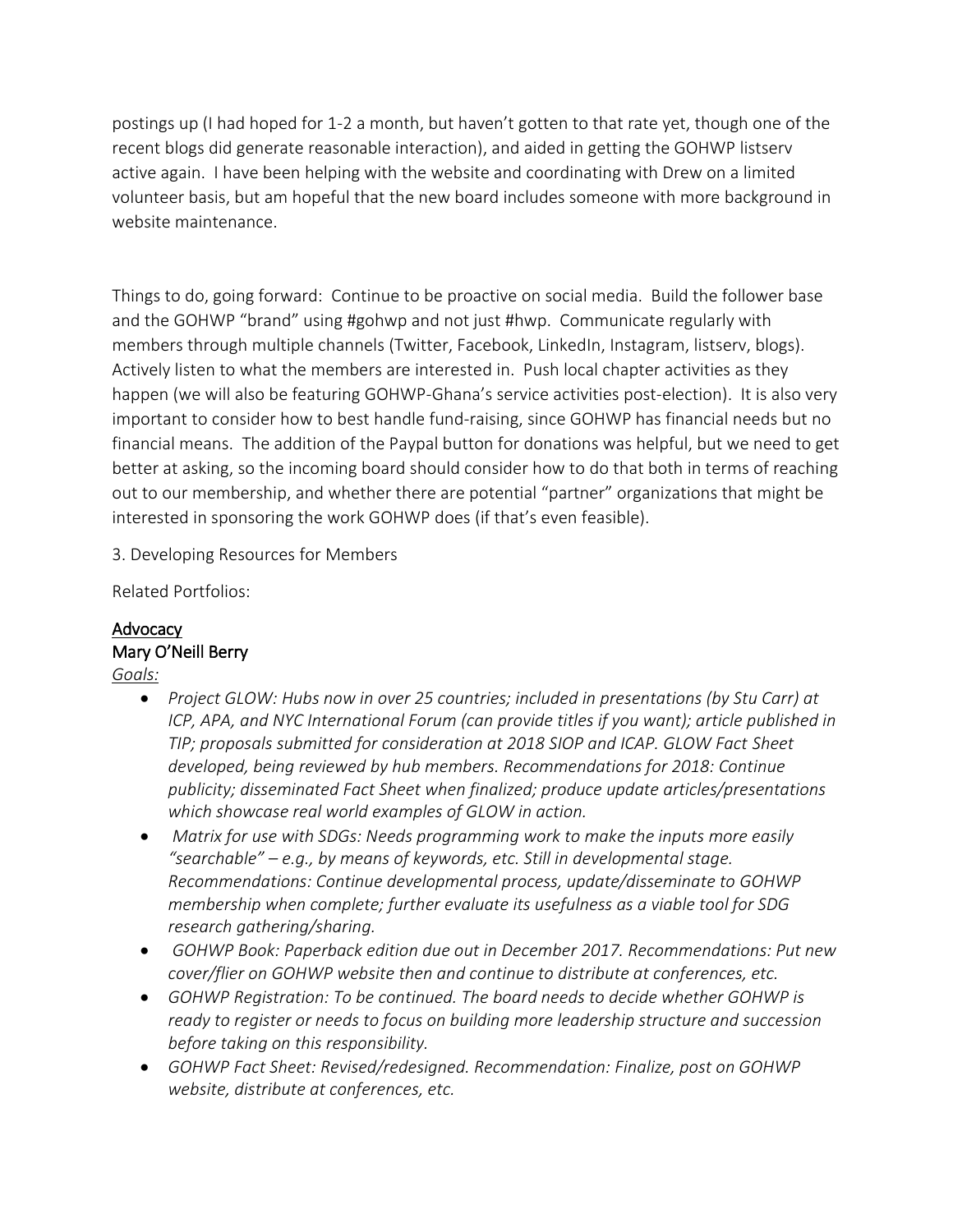• *Additional Recommendation: Develop list of resources (articles, publications, etc.) for distribution to Department heads in Psychology, Business, etc., to encourage them to use in coursework. This needs an owner also.*

# **Shujaat Ahmed**

## **Membership Portfolio and TIP**

*Goals:*

- *Oversee Emmanuel with entering membership information in the excel sheet*
- *Create membership profiles*
- *Work on TIP articles with Morrie*

I was initially supervising Emmanuel on ensuring he updated the excel sheet frequently. However, given the geographical distance, time difference, and bad internet connections, it proved to be difficult for him to keep up with the updates. So I took over his task for the second half of the year, and entered new membership information on the excel sheet. I also carried on my task of creating new member profiles or updating old ones. To streamline the process, I also changed the membership application, and added a new application using google forms that way the information would populate on its own in excel, further improving the process for the membership portfolio.

I also effectively accomplished my portfolio helping Morrie with the TIP columns. We co-wrote two over the year, one which came out in April and one in September. I also wrote my own piece in the winter GOHWP newsletter about the distinction between HWP and OHP.

I further assisted in miscellaneous activities by reviewing membership surveys and holding the a monthly meeting in the Chair's absence, taking notes during executive board meetings, getting people to apply to the executive board roles, and emailing the GOHWP listserv about the elections.

## **Laura**

Membership increased to 669 members, a 28% increase from this time last year. Morrie and his team of volunteers have kept the social media sites active and engaging, while also increasing our following on Twitter and Facebook. Keeping the LinkedIn site equally active should be a priority for the incoming board so we reach a professional, as well as student, audience.

The board's major project for the year was the completion and publication of the GOHWP Local Chapter Guide. I want to give special thanks to board members, Morrie Mullins and Emmanuel Ashitey for their invaluable contributions to this endeavour. Several universities have been identified as potential sites for local chapters and I urge the board to move ahead with these partnerships to begin creating a network of GOHWP groups that can provide local member engagement, including meetings, social events, and volunteer activities.

## E. Key Recommendations for Incoming Executive Board

Immediate organisational issues: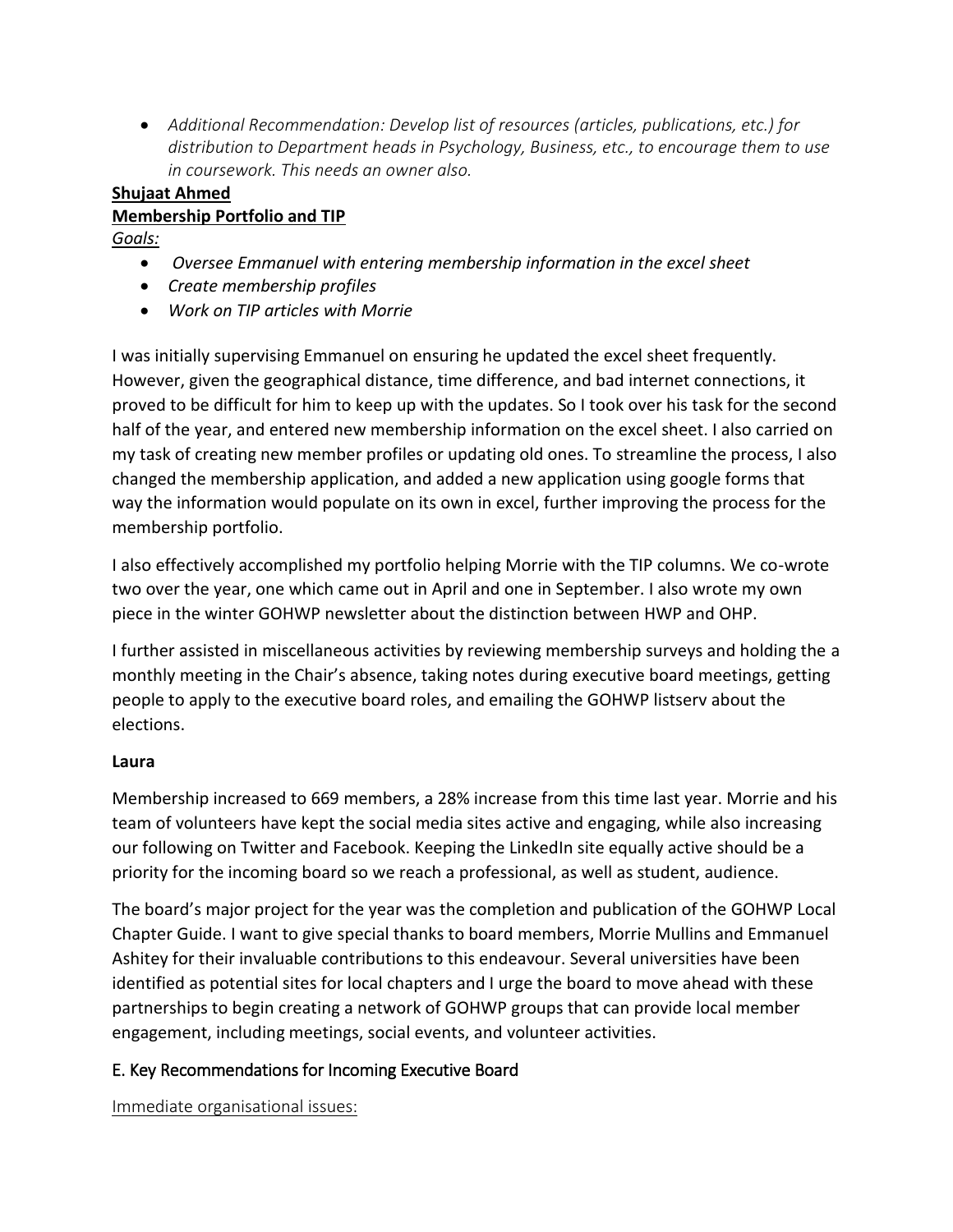1. Clearly defining and outlining role expectations to all board members, particularly those in roles that are more ambiguous, such as student liaison or advocacy focused

2. Find and support potential sites for local chapters of GOHWP

#### Continue to develop:

1. Clarity between GOHWP-sponsored initiatives and those that are merely related to HWP as a field of study. This is important in devoting board time to issues that may not be organisation-related

2. Immediately promoting engagement of members upon their application approval; focus more on membership returns, and seek continued participation from interested members

3. Clarity in GOHWP's relationship with SIOP and the Alliance for Organizational

Psychology

4. Find and support the development of regional and student groups devoted to GOHWP pursuits and interests using the recently published Local Chapter Guide

5. Strategic communication pieces, including regular blog and newsletter presence, as well

as an increased Facebook and Twitter presence to better access both members and folks

in developing countries

Consider focusing on:

2. The re-visiting of the issue of registering organization as a 3c.